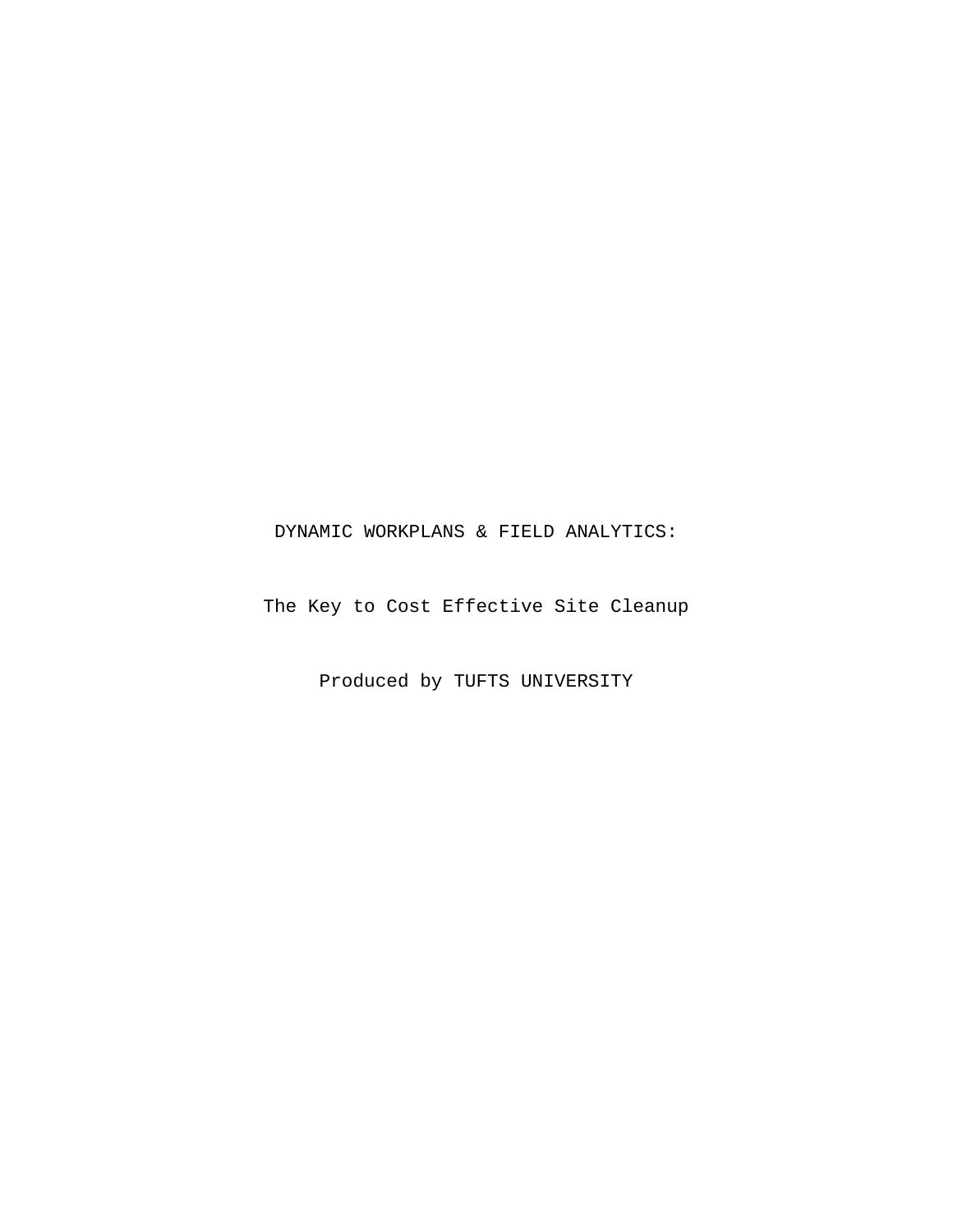1 (Title Screen: HANSCOM AIR FORCE BASE, 1996) 2 MALE VOICE: They know we have a problem. 3 FEMALE VOICE: Typical of a federal facility, 4 multi-sites.

5 ROBERT SPELFOGEL, RESTORATION SECTION, HANSCOM 6 AFB: We have ground-water contamination, and we found that 7 contaminants are in the aquifer.

8 BOB LIM, EPA PROJECT MANAGER: There are still 9 unanswered questions.

10 THOMAS BEST, RESTORATION PROJECT MANAGER, HANSCOM 11 AFB: The current process has been frustrating. It's like a 12 snowball coming down a hill. It just got bigger and bigger. 13 So I'm looking at finding a way to expedite the cleanup to 14 get more for my money.

15 NARRATOR: Today, tens of thousands of hazardous 16 waste sites on the Superfund, RECRA, and Brownfields lists 17 await characterization and cleanup. At a small percentage 18 of these sites, the tip of the iceberg, remediation is 19 already underway. To date, billions of dollars have been 20 spent on the traditional phased engineering approach, in 21 which samples are collected, shipped off-site for analysis, 22 and the data returned long after the sample collection crews 23 have gone.

24 STEVE LUFTIG, DIRECTOR, EPA OFFICE OF REMEDIAL 25 RESPONSE: The cost of soil assessment has to come down.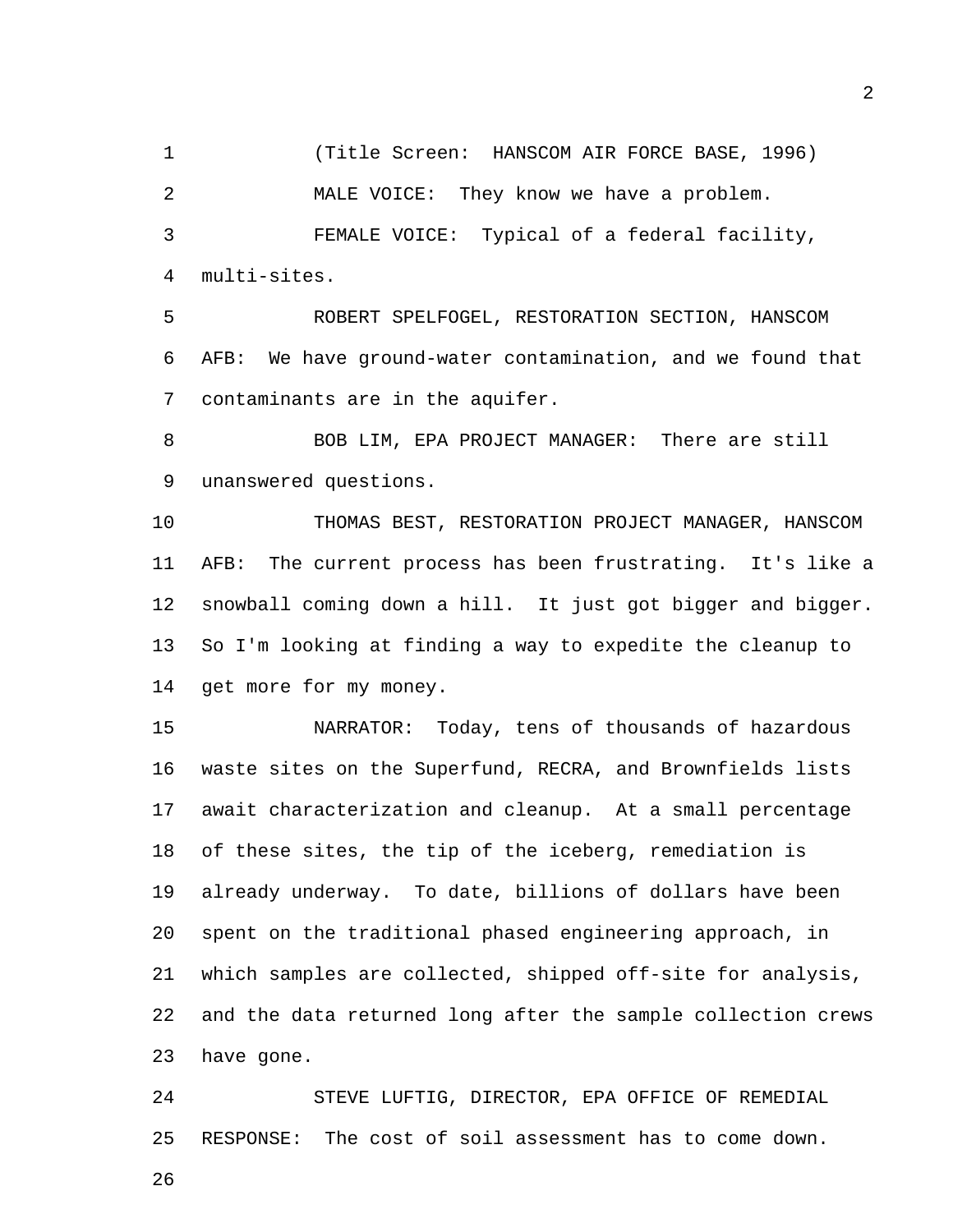1 ANDREW BELIVEAU, EPA QUALITY ASSURANCE: We have 2 lots of sites that aren't being worked on because of budget. 3 DAN TOWMEY, FIELD CHEMIST/SITE WORKS: The 4 industry now says look, we have X dollars. We have big 5 problems. We are tired of study, study, study. Let's get 6 moving. Let's get these things done.

7 MR. LUFTIG: We need a balanced program that 8 recognizes that there are field analytic methods that work. 9 BOB CAMPBELL, ENVIRONMENTAL ANALYST, MA DEP:

10 Anytime you find a technology which will shorten the amount 11 of time it takes to remediate a site, it is always looked on 12 with some favor.

13 NARRATOR: Field Analytics provides a process for 14 dynamic site characterization and cleanup with a workplan 15 that is not etched in stone, but that can be changed or 16 modified as results from the field are evaluated in real 17 time. Decisions as to which sample should be analyzed and 18 for what contaminants can be made in the field, allowing for 19 a faster and more effective site characterization process. 20 DYNAMIC WORKPLANS & FIELD ANALYTICS: 21 THE KEYS TO COST-EFFECTIVE SITE CLEANUP 22 NARRATOR: Like many Air Force sites, from the 23 early 1940's to the mid-1970's, Hanscom Field generated a 24 wide range of waste oils, fuels, solvents, and chemicals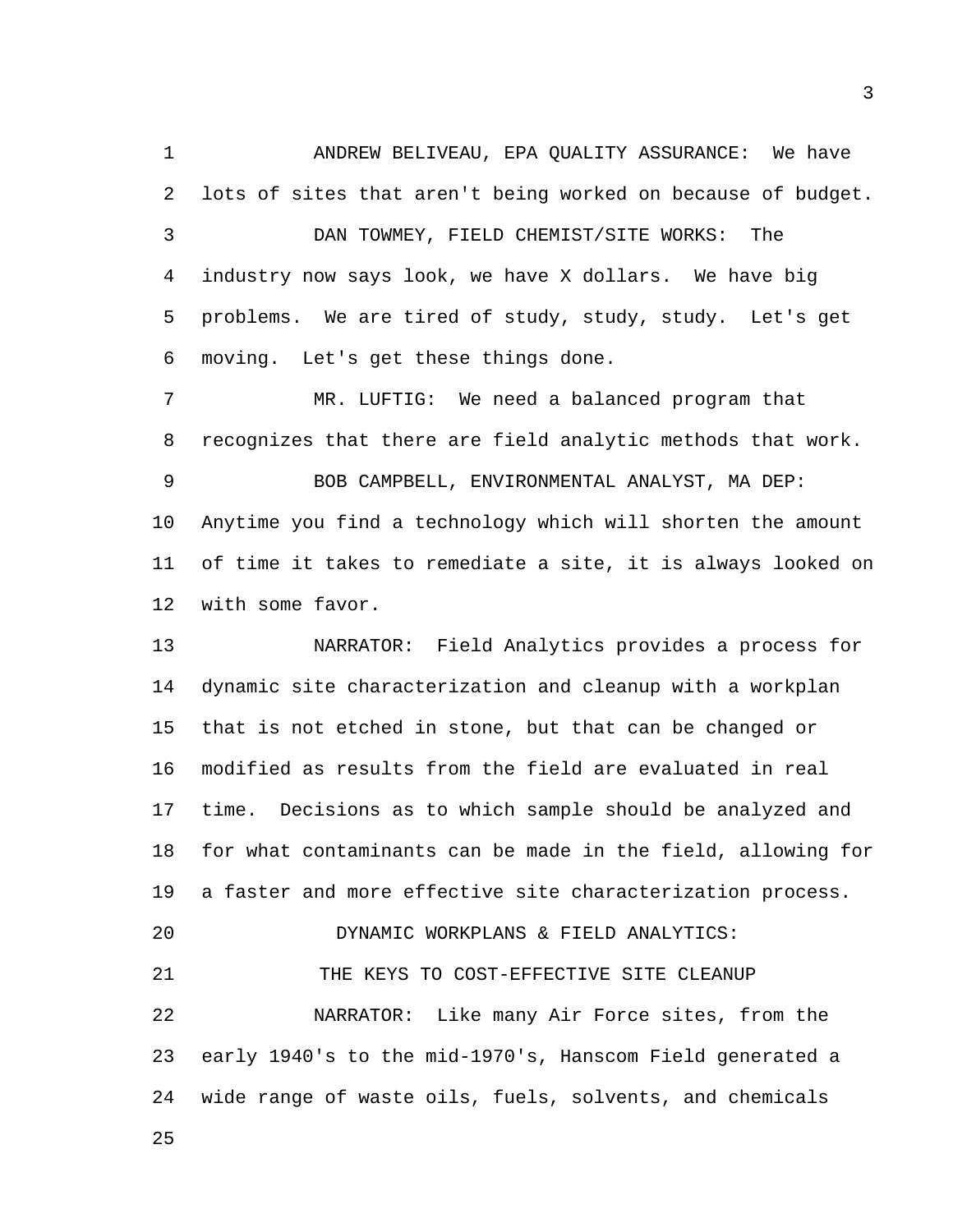1 from operations, maintenance, and fire training activities. 2 Previous disposal practices for many of these chemicals have

3 caused contamination of the adjacent ground water. Between 4 1987 and 1988, the Air Force removed all visibly 5 contaminated soil in drums from three sites in an effort to 6 stem the pollution. Unfortunately, considerable amounts of 7 hazardous waste had already migrated to the water table.

8 In 1991, a ground-water collection, recharge, and 9 treatment system was placed in operation to remediate the 10 effected sites and contain the plumes of contaminated 11 ground water. Ultimately, the Hanscom sites were added to 12 the National Priorities List in 1994. Overall, over \$25 13 million has been spent at Hanscom on traditional hazardous 14 waste site investigations and clean up.

15 MR. BEST: In the late '80's we went in and we 16 removed the basic sources, the drums, and any visibly 17 contaminated soil, and we put in a treatment system. And 18 that treatment system came on-line in '91. We have been 19 operating it for over five years now. We have treated over 20 500,000,000 gallons of water.

21 MR. BELIVEAU: Some of the monitoring wells show 22 that it is still there. In fact, several of the monitoring 23 wells shows that there is very, very high contamination down 24 below which isn't being pulled from the ground.

25 MR. SPELFOGEL: Pump and treat hasn't been working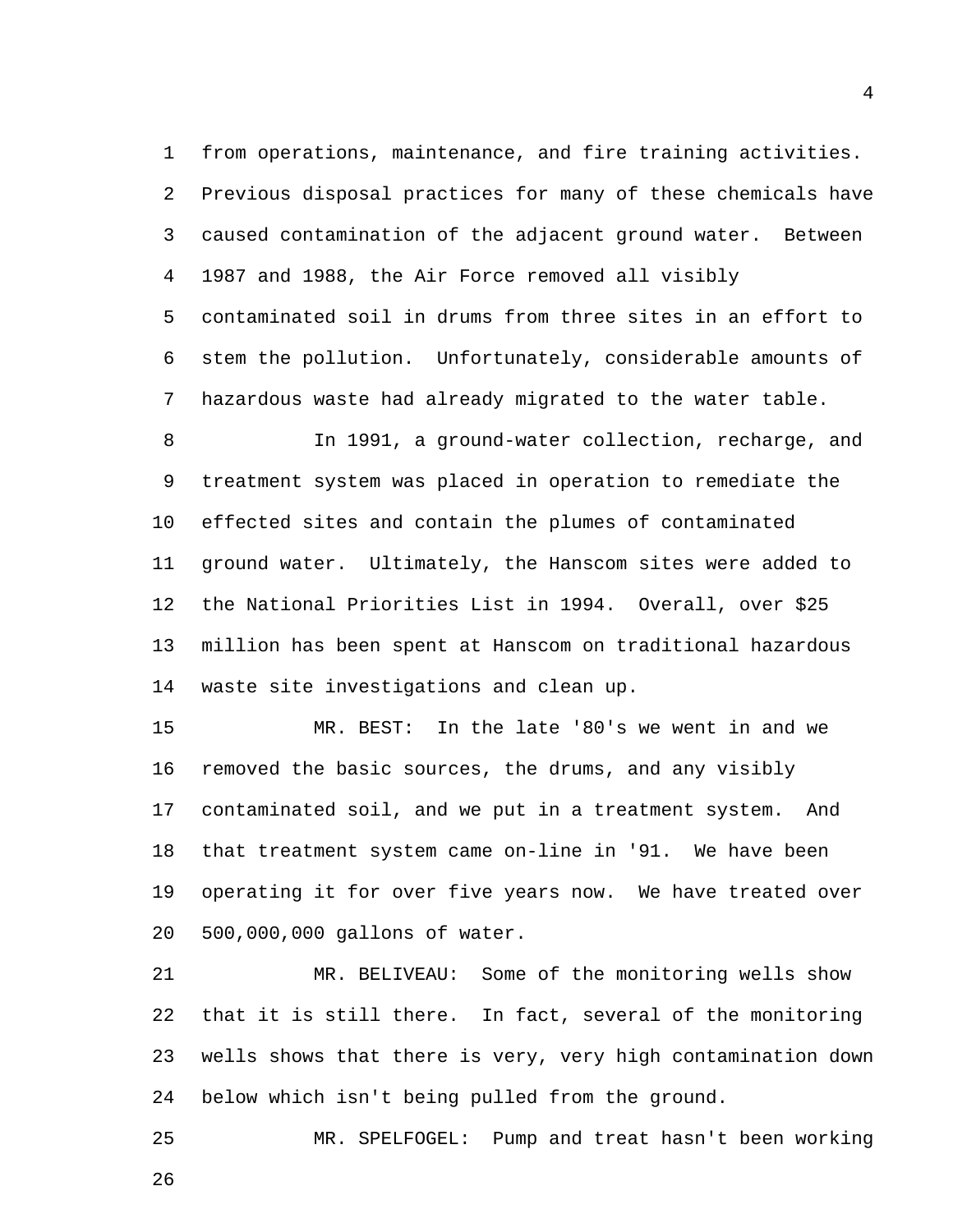1 very efficiently, and right now we are trying to go after 2 the sources that we haven't been collecting.

3 MR. BEST: The previous investigations I don't 4 think have given us any answers.

5 RICH LANDRY, CHIEF OPERATOR, METCALF & EDDY: We 6 know it's out there. It's just getting into a treatment 7 facility.

8 MR. BEST: I just cannot see the light at the end 9 of the tunnel. Am I ever going to complete this cleanup or 10 not?

11 NARRATOR: Given the readings from the wells and 12 treatment facility, it became clear that there was still a 13 need to determine the location and extent of contaminated 14 materials remaining in the ground. In 1996, as part of 15 President Clinton's Environment Technology Initiative, a 16 grant was awarded to Professor Albert Robbat of the Tufts 17 Center for Field Analytical Studies and Technologies.

18 Dovetailing with the ETI's strategic plan for 19 developing and commercializing promising new environmental 20 technologies, the Tufts project was directed at two key 21 objectives identified in the strategic plan. First, to 22 strengthen the capacity of technology developers and users 23 to succeed in environmental innovation. And two, to 24 strategically invest EPA funds in the development and 25 commercialization of promising new environmental monitoring,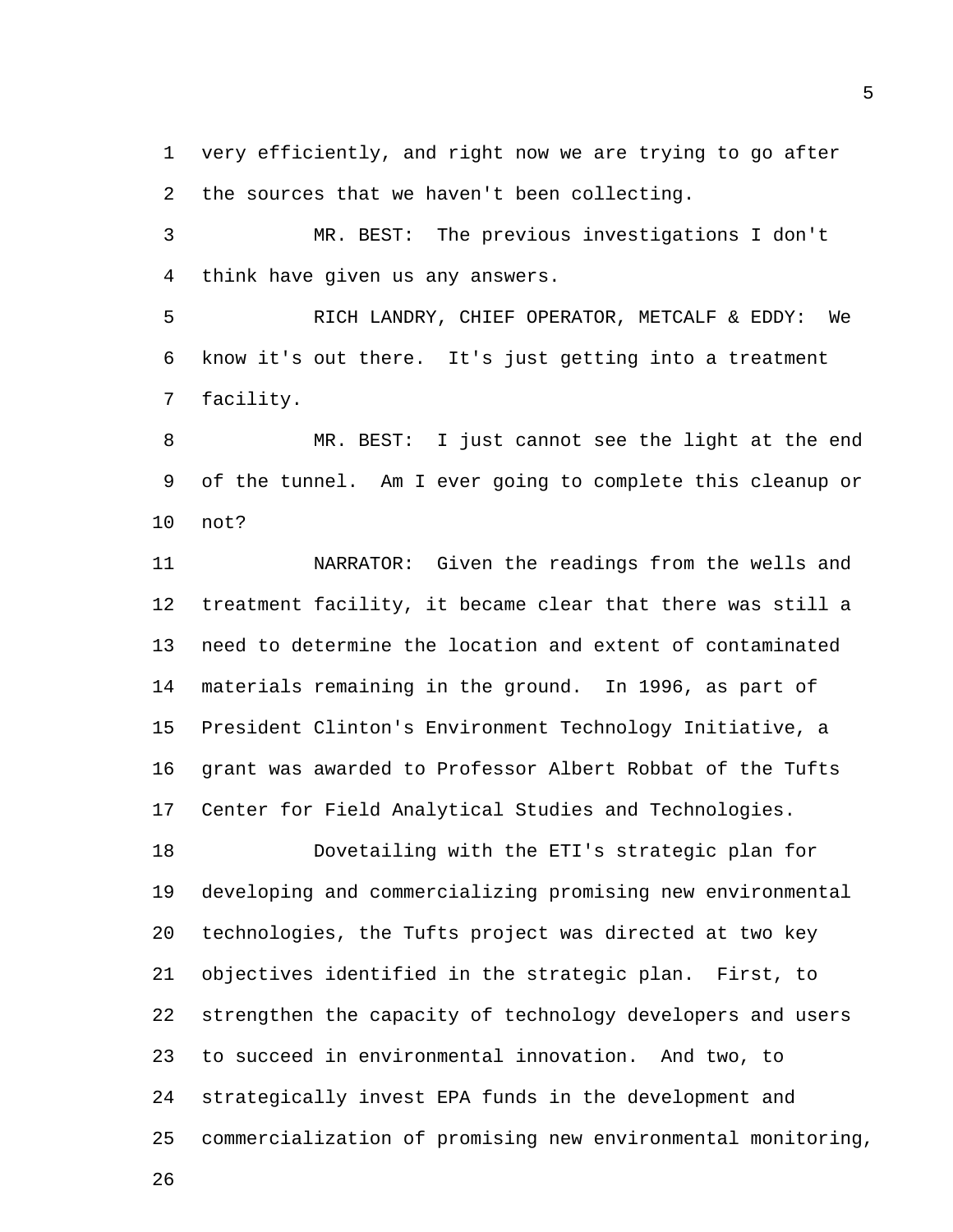1 control, and remediation technologies.

2 Tufts and several commercial companies sought to 3 demonstrate their field analytical instrumentation in the 4 context of a dynamic workplan which relies on an adaptive 5 sampling and analysis strategy. The goal was to better 6 characterize the Hanscom site so that a more effective 7 collection and treatment system could be developed, and to 8 determine the potential risk of contaminated soil to 9 ground water. Based on the ETI project, a guideline was 10 prepared for implementing dynamic workplans employing 11 innovative field analytical instrumentation.

12 JAMIE MAUGHAN, CH2M HILL: Today we have put 13 together a data collection program for one of the sites out 14 at Hanscom, and there are still some areas that we need to 15 iron out where different people have different impressions 16 of how the samples should be collected, when they should be 17 collected. So we are going to iron out those and then set 18 up the logistics, so we can move forward and start the 19 sampling here in just two weeks.

20 MR. SPELFOGEL: We are just fine-tuning the 21 project, make sure that everybody understands what they need 22 to be doing in the field.

23 DYNAMIC WORKPLAN GUIDELINE

24 NARRATOR: The following six steps can be used as 25 a guideline to develop a typical dynamic workplan.

26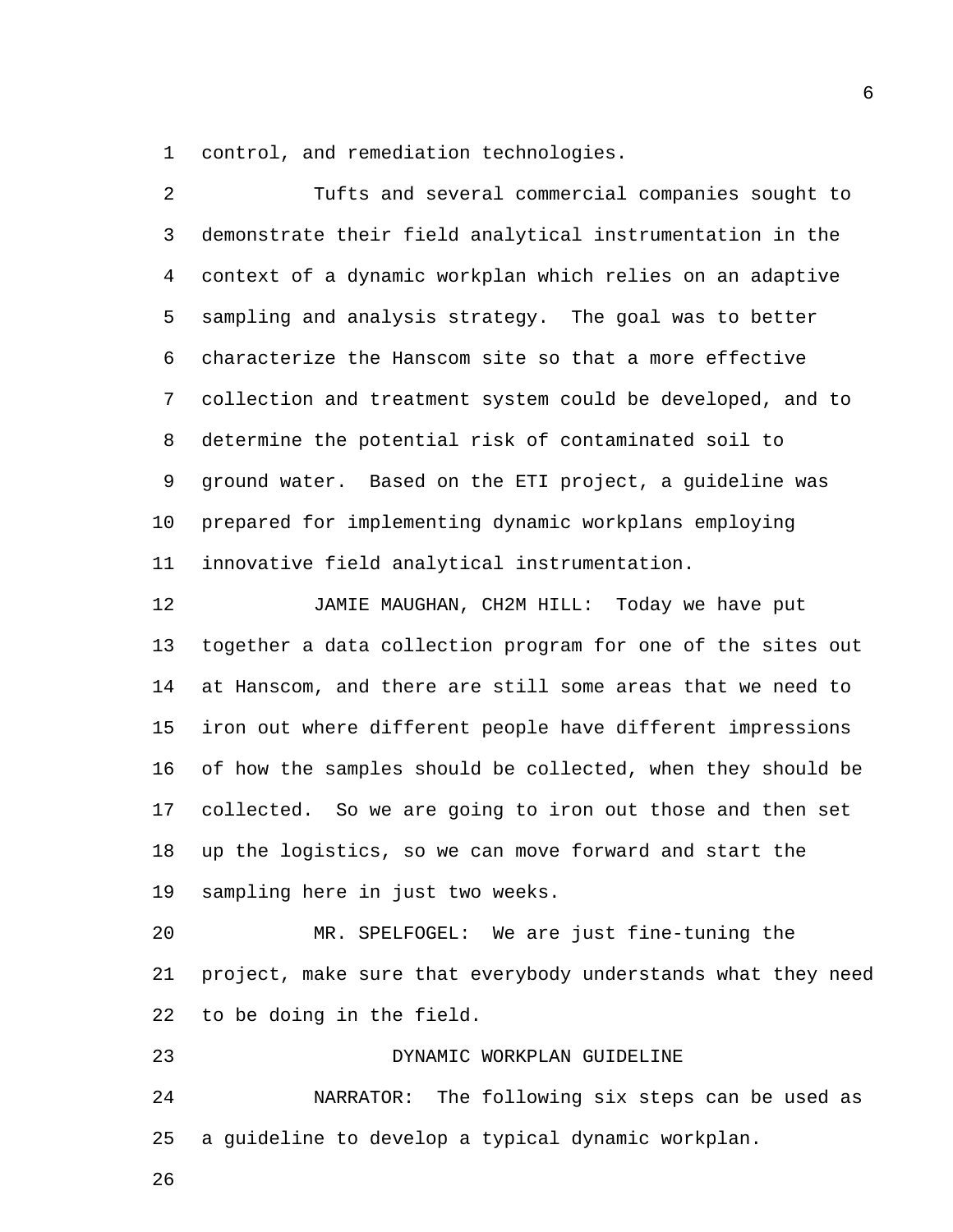1 1. Select Core Technical Team to Prepare Workplan. 2 NARRATOR: The technical team should possess 3 expertise in analytical chemistry, geophysics, geology, 4 hydrogeology, and risk analysis. At least one member of the 5 technical team should be on site at all times and have a 6 working knowledge of all aspects of the investigation. 7 2. Develop Initial Conceptual Model and Decision 8 Making Framework. 9 NARRATOR: The initial conceptual model contains 10 the best available information at the start of the project. 11 It depicts the three dimensional site profile based on 12 vadose zone and ground-water flow systems that can exert 13 influence 14 on contaminant movement. The initial conceptual model is 15 based on the data quality objectives for the site. The DQO 16 process involves a series of planning steps designed to 17 ensure that the type, quantity, and quality of environmental 18 data used in decision-making are appropriate for answering 19 site-specific scientific and engineering questions. 20 3. Prepare Standard Operating Procedures for 21 Adaptive Sampling and Analysis Program. 22 NARRATOR: Standard operating procedures should be 23 developed for sample collection and analysis to answer site-24 specific questions. Field analytical instrumentation may 25 not be amenable to typical CLP or SW-846 methods, QC

26 procedures, or data reporting formats. Supporting data for

27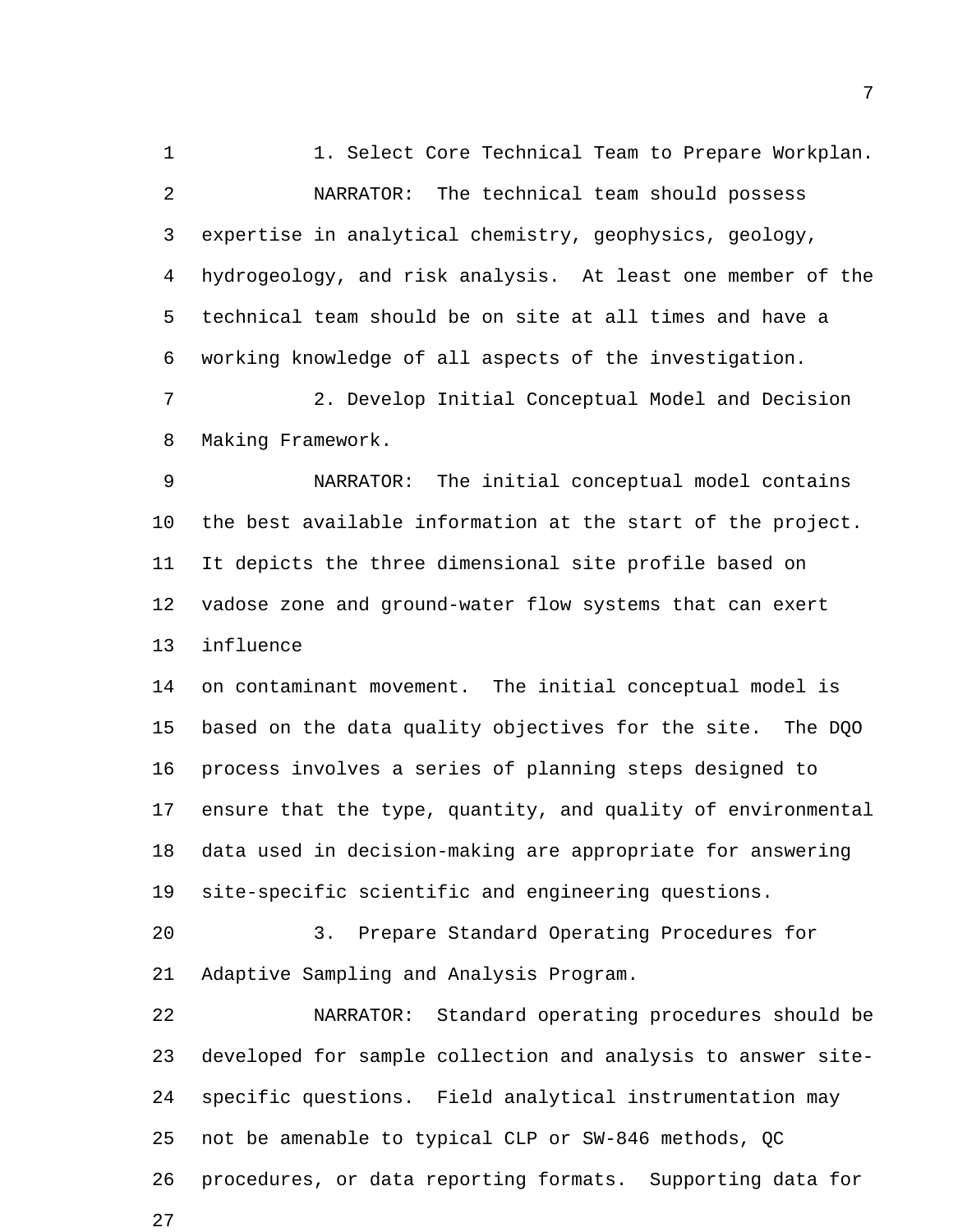1 innovative field analytical instrumentation should be 2 provided to document data quality.

3 4. Develop Data Management Plan.

4 NARRATOR: Critical to the success of the dynamic 5 investigation process is the ability to manage and easily 6 use all data produced in the field. Protocols for sample 7 logging, analysis, data reduction, and site mapping should 8 be established with rules and responsibilities defined prior 9 to mobilization.

10 5. Develop Quality Assurance Project Plan. 11 NARRATOR: The quality assurance project plan 12 describes the procedures to be used to monitor conformance 13 or deviation from the SOPs. The overall goal is to ensure 14 that data of known quality has been produced to support the 15 decision-making process.

16 6. Prepare Health and Safety Plan.

17 NARRATOR: The health and safety plan is produced 18 to protect both workers and the community during a site 19 investigation and cleanup. This diagram illustrates the 20 adaptive sampling and analysis strategy for a hypothetical 21 soil screening site investigation whose goal is to determine 22 contaminant risk to ground water and human health. The 23 figure shows the decision-making flowchart for the 24 investigation.

25 Typically, several sampling rounds are required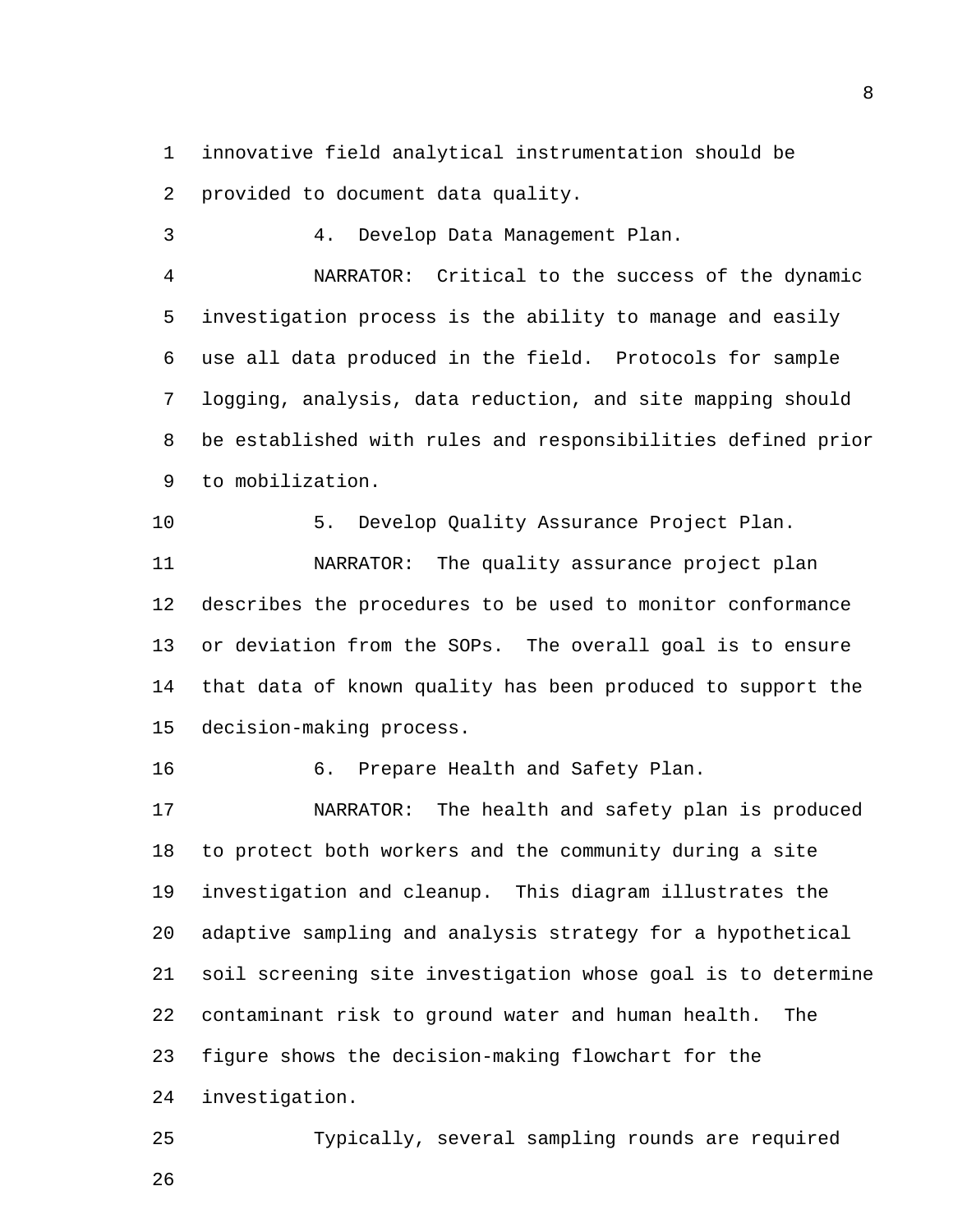1 before confidence in the conceptual model can be obtained. 2 The number of sampling rounds made during the same 3 mobilization is dependent upon the DQO specifications for 4 confirming the absence or presence of contaminants. If 5 contaminants are present, the extent, direction, 6 concentration, rate of contaminant migration, volume of 7 contaminated soil, and its risk to ground water and human 8 health should be determined prior to concluding the 9 investigation.

10 Once the conceptual model has been verified, each 11 site investigated should fall within one of three 12 categories: the site is clean or poses acceptable risk, no 13 further action required; the site is highly contaminated and 14 well above action levels for acceptable risk, remedial 15 action begins; or the site poses marginal risk, a 16 cost/benefit analysis determines that an immediate cleanup 17 is not warranted. The core technical team determines 18 whether future action is needed.

19 When developing a dynamic workplan, regulators 20 should be included as part of the core technical team to 21 ensure effective decision-making in the field. Stakeholders 22 should agree at the beginning on the most likely kinds of 23 actions to be taken as a result of the field data. The 24 field team should implement the appropriate actions on a 25 daily basis as data is generated, and take new directions

26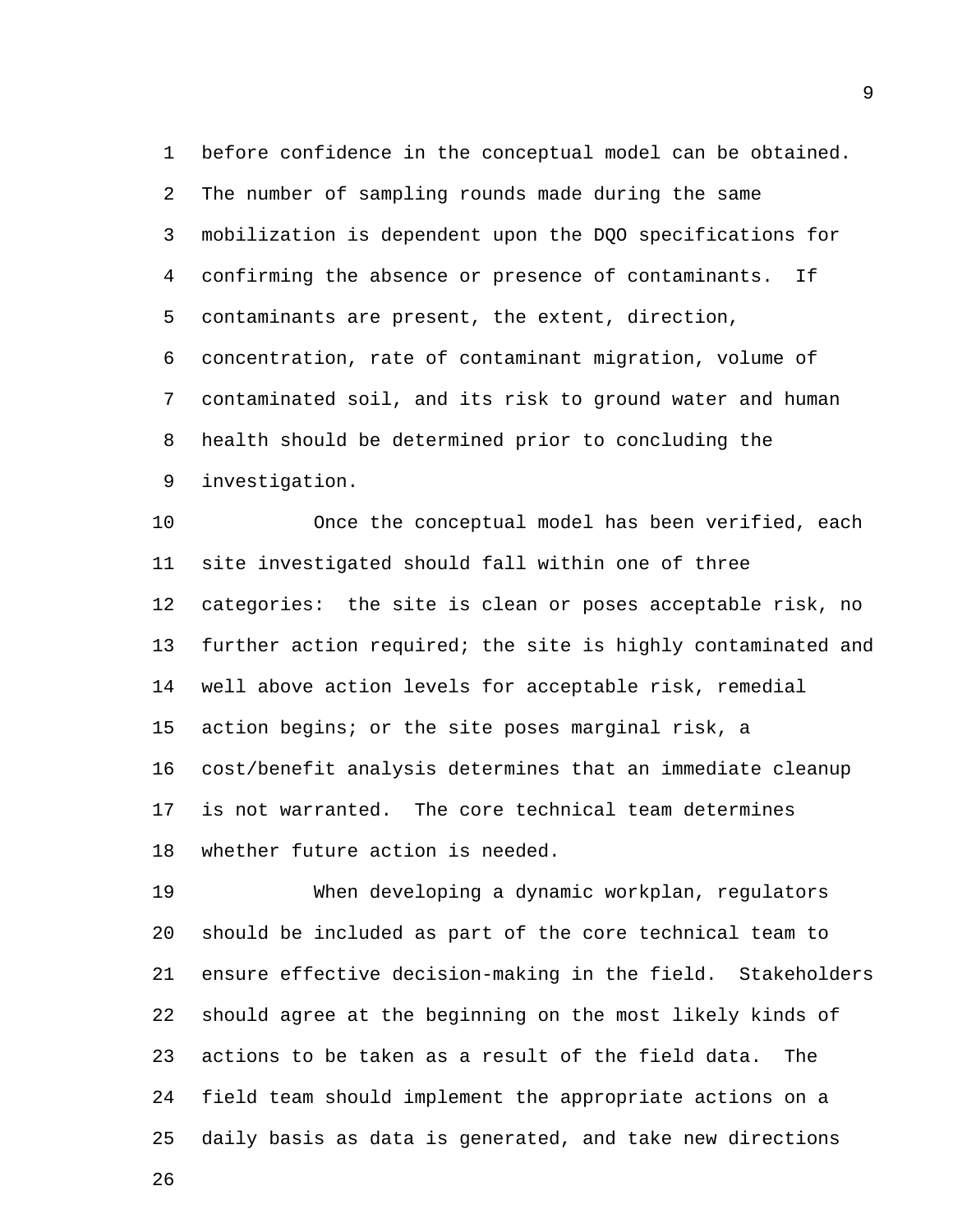1 when the data suggests deviations from the conceptual model. 2 MR. CAMPBELL: Cleaning up a site of hazardous 3 waste is not a simple thing. It requires some time. It 4 takes planning.

5 MR. LIM: It's important to look at new 6 technologies because there is definitely a possibility of 7 saving a lot of time and money in the investigation 8 process.

9 MR. MAUGHAN: It's a new, innovative approach.

10 MR. TOWMEY: People don't expect that you can move 11 high-tech equipment or analytical equipment to the field. 12 The analytical techniques and the science you are doing is 13 the same science no matter what location you are in.

14 UNIDENTIFIED MALE: You can collect a lot of 15 samples quickly, have them analyzed, and then make changes 16 in your sampling program based upon what you see in the 17 field.

18 MR. BELIVEAU: We are not having a huge drill rig 19 go down and bore a big, thick hole. We have got a smaller 20 drill rig going down and taking smaller samples. And you 21 can take ten times more samples than you do with a big drill 22 rig.

23 MR. TOWMEY: It is very fast at getting soil 24 samples and getting water samples.

25 UNIDENTIFIED MALE: You can chase a plume, you can 26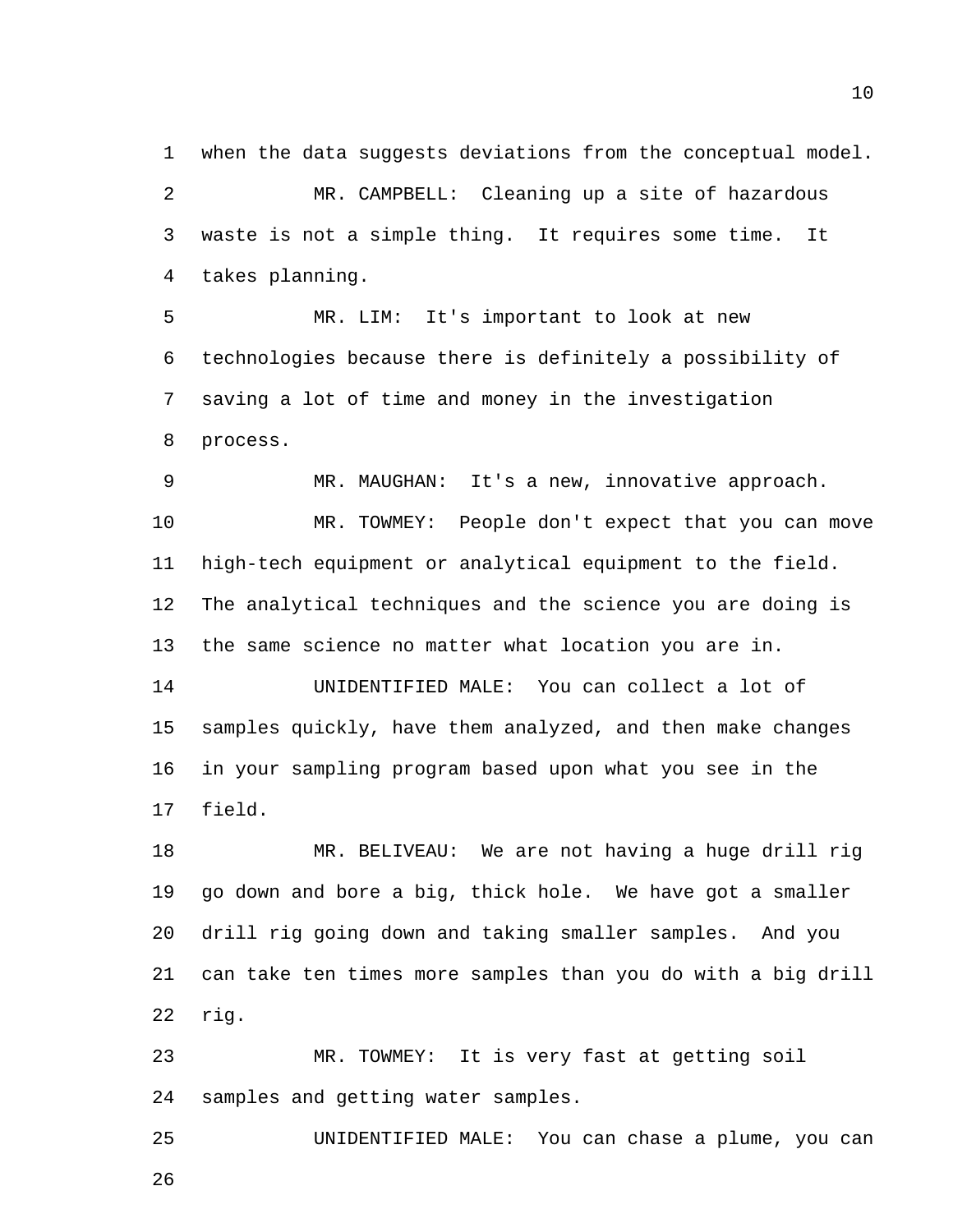1 quickly define the limits of the contamination.

2 NARRATOR: At the Hanscom site, the core 3 technical team employed a geoprobe for rapid sample 4 collection and field laboratories for the rapid screening 5 and quantitative analysis of chlorinated solvents, gasoline 6 constituents, polychlorinated biphenyls, PCBs, polycyclic 7 aromatic hydrocarbons, PAHs, as well as the target analyte 8 list of metal contaminants and organics.

9 The team reviewed the data as it was produced in a 10 separate trailer where data collection and analysis was 11 performed. Site maps were produced illustrating the extent 12 of subsurface contamination. Subsurface soil samples were 13 collected in four foot tubes. At one-foot intervals, an 14 incision was made with a direct measuring, fast, GCMS soil 15 probe placed over the incision. Each four foot tube was 16 screened to determine which section of the tube, if any, 17 should be further analyzed by quantitative GCMS in the field 18 to confirm screening results and to select the next round of 19 soil samples to be collected. Fast screening tools like 20 GCMS and in situ fiber optic sensors allow for real-time 21 on site decision making.

22 MR. TOWMEY: You can quickly map out what 23 concentrations of contaminants at a site, and you can get 24 the job done in one field session, a week or so, typically, 25 for a site like this.

26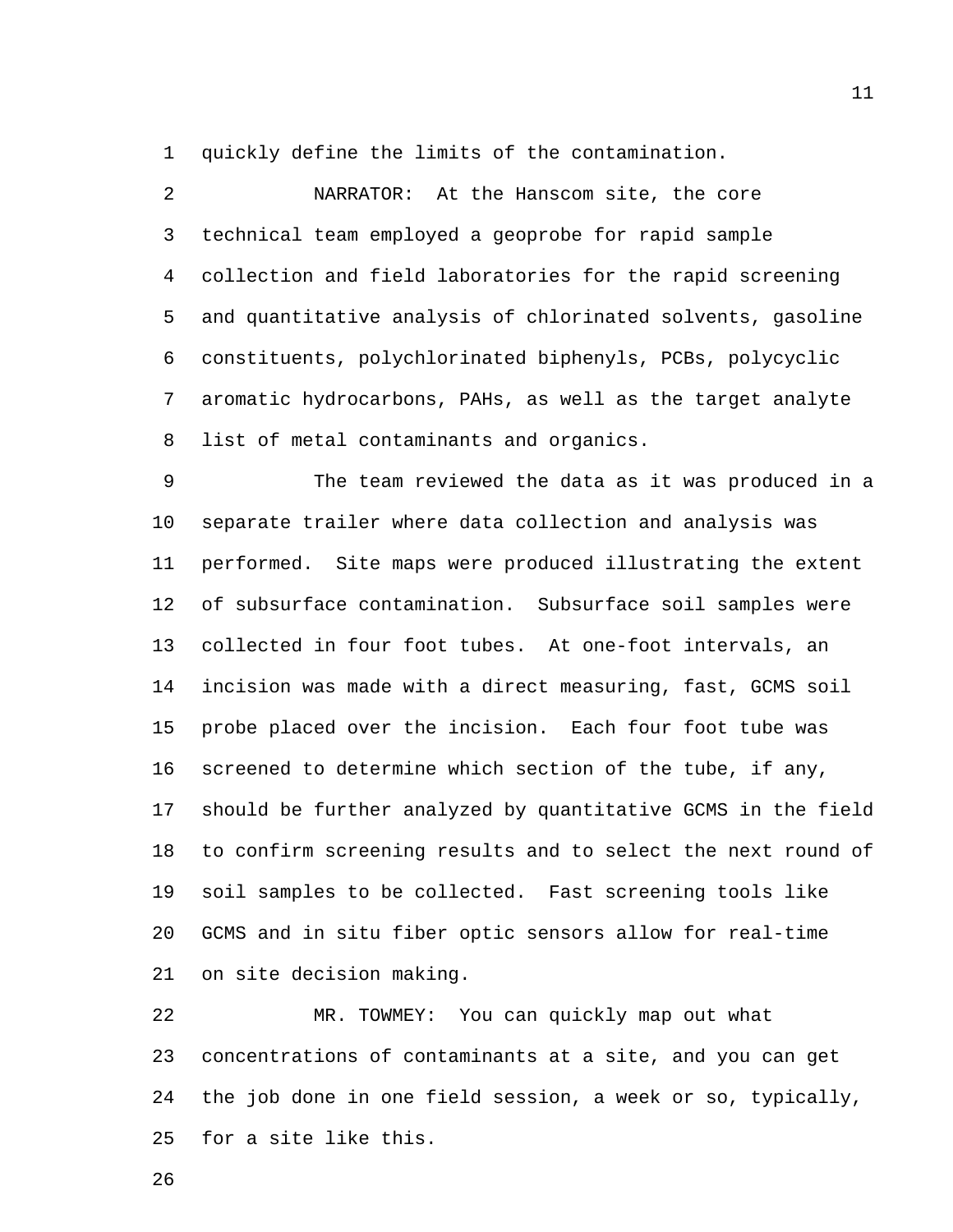1 NARRATOR: As an example, three rounds of soil 2 samples were typically collected. At site two, only two 3 rounds of soil samples were necessary to determine the 4 boundaries of subsurface soil contamination. Tufts also 5 provided quantitative GCMS for VOCs PCBs, and PAHs. This 6 data was used to support risk analysis for soil-to-ground-7 water contamination.

8 DR. ALBERT ROBBAT, JR., TUFTS UNIVERSITY CHEMISTRY 9 DEPARTMENT, DIRECTOR, CFAST/ETI PROJECT MANAGER: The total 10 line current mass spectral signal shown here is from an oil-11 contaminated soil extract. The heart of the technology is a 12 set of mathematical algorithms called the ion fingerprint 13 detection. The software extracts target compound ions, 14 typically four ions per compound, and calculates, from the 15 signals extracted, characteristic patterns that are used to 16 identify and quantitate the target compounds. Both PCBs 17 and PAHs present in the sample were analyzed in under ten 18 minutes with no sample cleanup prior to analysis.

19 Really, it is a productivity enhancing tool. What 20 it means is that we can analyze many more samples per day 21 than traditional laboratory instruments. We can do it at 22 less cost, which means we get more data for the same 23 amount of money. All of that tied together means we get 24 more information about the nature of the site. It is this 25 software that allows us to rapidly analyze samples and

26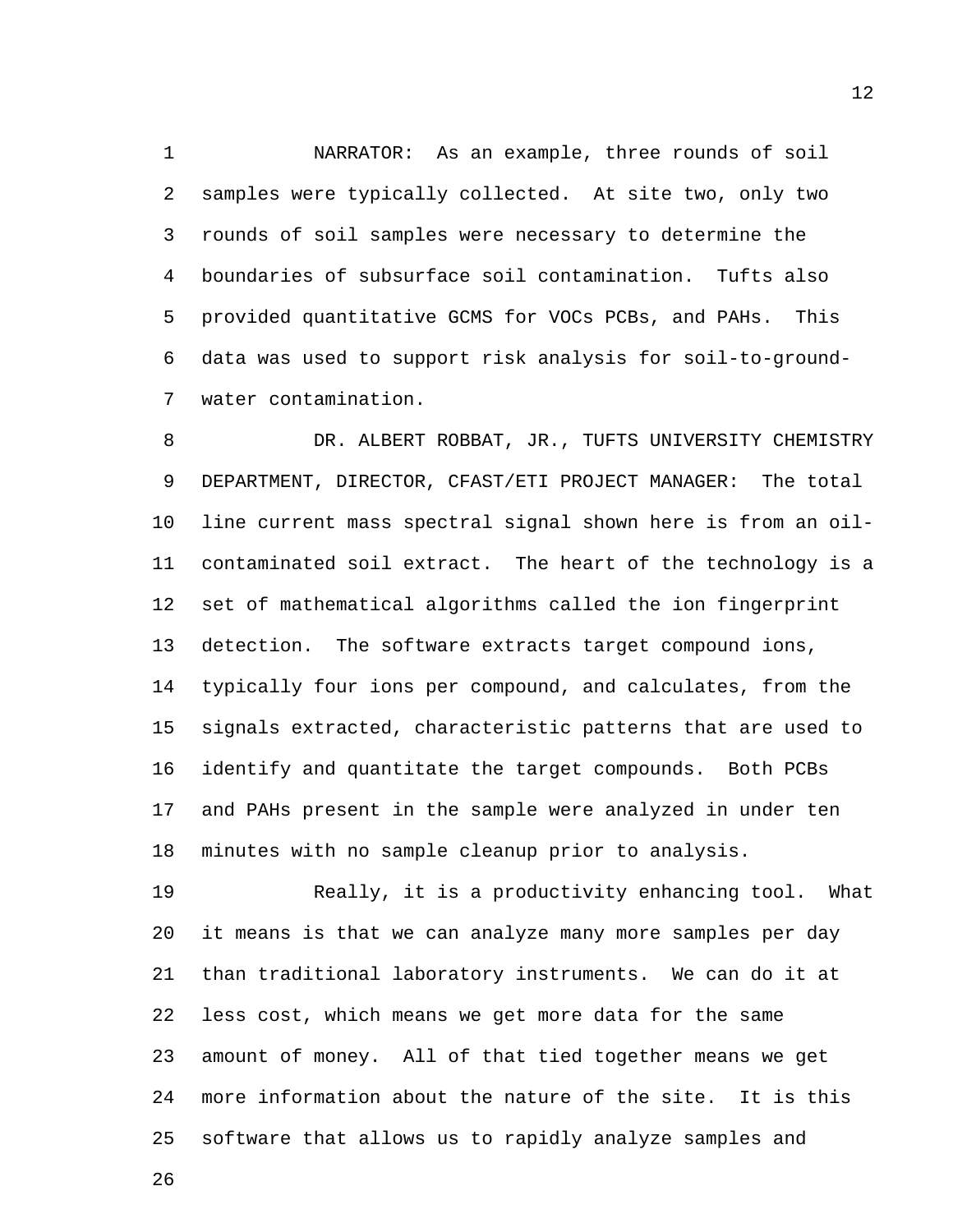1 obtain the data from those samples to make decisions in the 2 site. It is the core technology that will allow us to bring 3 the next generation of instruments to the field.

4 NARRATOR: In the metals trailer, soil analysis is 5 performed via ICP. Extraction of the metals out of the soil 6 prior to ICP is done through a Tufts-developed microwave 7 digestion procedure. Specially adapted laboratory equipment 8 with lock-down optics is used in the closely monitored, 9 controlled environment. All of the sample data is 10 electronically transferred to the data management trailer, 11 where it is processed and developed into computer-based site 12 visualization maps.

13 The combination of ion fingerprint detection 14 software and thermal absorption GCMS provided instantaneous 15 measurement of 600 soil samples and quantitative analysis of 16 another 180 soil samples for VOCs, while 70 soil samples 17 were analyzed quantitatively for PCBs and PAHs. Both the 18 VOC and PCB/PAH analyses were accomplished in ten minutes 19 per sample. Over 100 soil samples were analyzed on site by 20 field ICP for the target analyte list metals. All in all, 21 nearly 1,000 analyses were performed over a two-week period. 22 A number of VOCs were found in each of the three 23 sites in varying concentrations. No PCBs or PAHs were 24 found above the risk-based soil screening levels, while at 25 one site, cadmium and lead concentrations were found above

26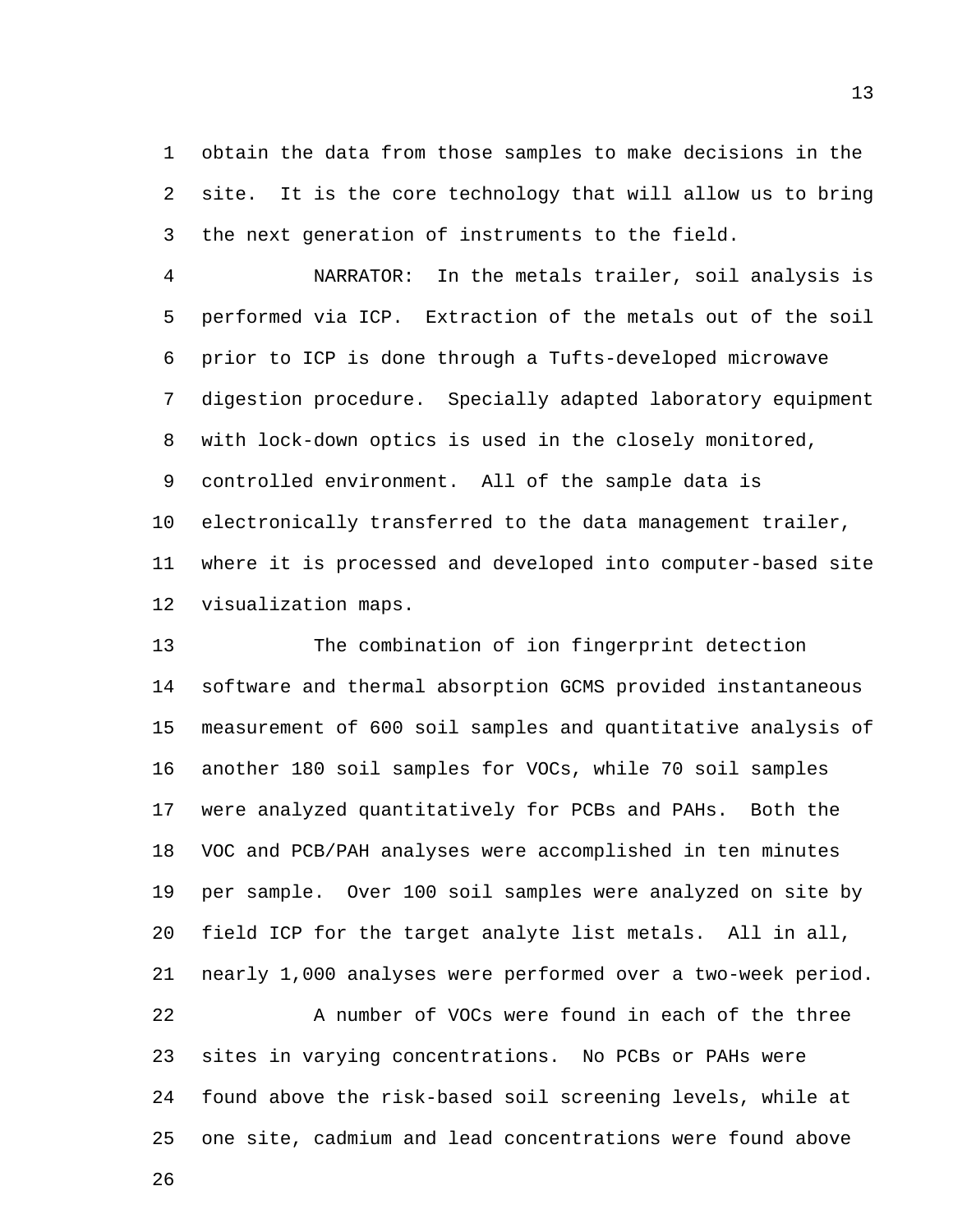1 the levels established for the investigation. Calculations 2 were made to estimate the volume of contaminated soil with 3 the field data used to support the on site decision-making 4 process.

5 MR. BEST: That is the benefit that I see, to 6 complete in two weeks what it would normally, I would 7 program it at least 18 months to two years to do.

8 MR. SPELFOGEL: Congress wants us to streamline 9 the whole process.

10 MALE VOICE: It is important to embrace new 11 technologies.

12 MR. BEST: To use them will allow us to do this 13 site characterization faster, quicker, cheaper.

14 MR. BELIVEAU: This idea of having to get quick 15 turnaround analyses will save a lot of money.

16 MR. BEST: I am very pleased with this project. 17 We are collecting an awful lot of samples and data and I 18 think it was very successful for all parties involved.

19 MR. CAMPBELL: The technology has been proven. I 20 think what has to happen is that the information that is 21 generated from this report has to go public so that people 22 understand that it is a technology that works.

23 MR. LUFTIG: Tufts has been a real leader in 24 developing and getting real equipment used that really 25 implements what the Environmental Technology Initiative was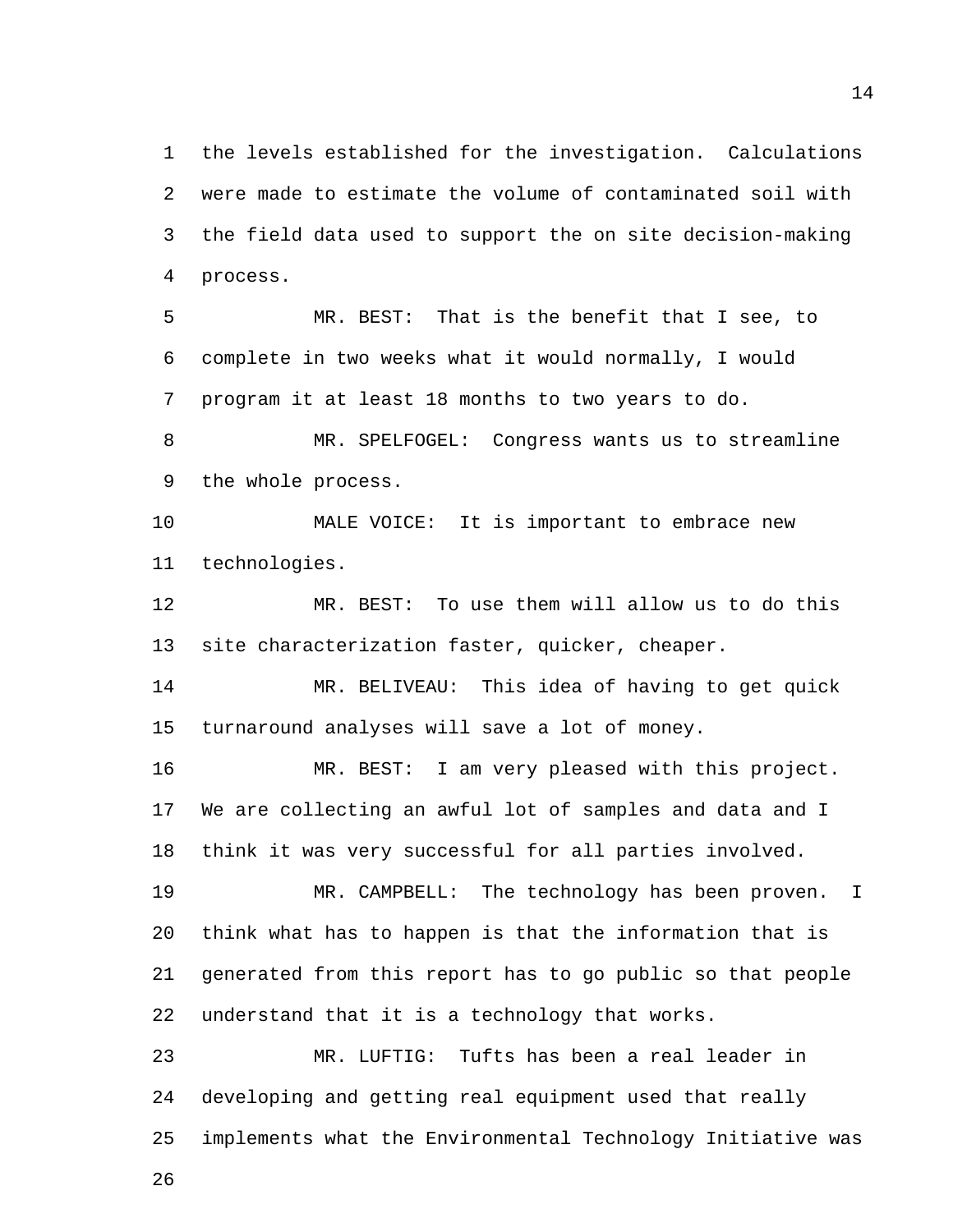1 intended to accomplish. Here, we have got methods that can 2 literally be seconds instead of weeks, pennies instead of 3 hundreds of dollars. And I think that has to get everyone's 4 attention.

5 MR. BELIVEAU: We have to get it out to EPA 6 nationally, say this is what you can do.

7 MR. LUFTIG: It is frustrating to know that all of 8 our project managers in all of our regions and all of the 9 states aren't yet fully on board with the use of the 10 methods.

11 MR. BELIVEAU: Right now, the consultants have got 12 to get into the program.

13 MR. LUFTIG: The consultants and the regulatory 14 agencies can save a great deal of money and time on each 15 site and get onto the other sites, and just get more done.

16 LINDA MURPHY, DIVISION DIRECTOR, EPA REGION ONE, 17 OFFICE OF SITE REMEDIATION & RESTORATION: Every dollar that 18 we spend on site characterization is a dollar that we can't 19 spend on site cleanup. Every month that we spend on 20 characterization is a month that we should be spending 21 cleaning up the site. We want to move these sites out of 22 the study stage, out of the characterization/study stage, 23 and into the cleanup stage.

24 NARRATOR: Dynamic investigations employing field 25 analytical instrumentation and methods provide a host of